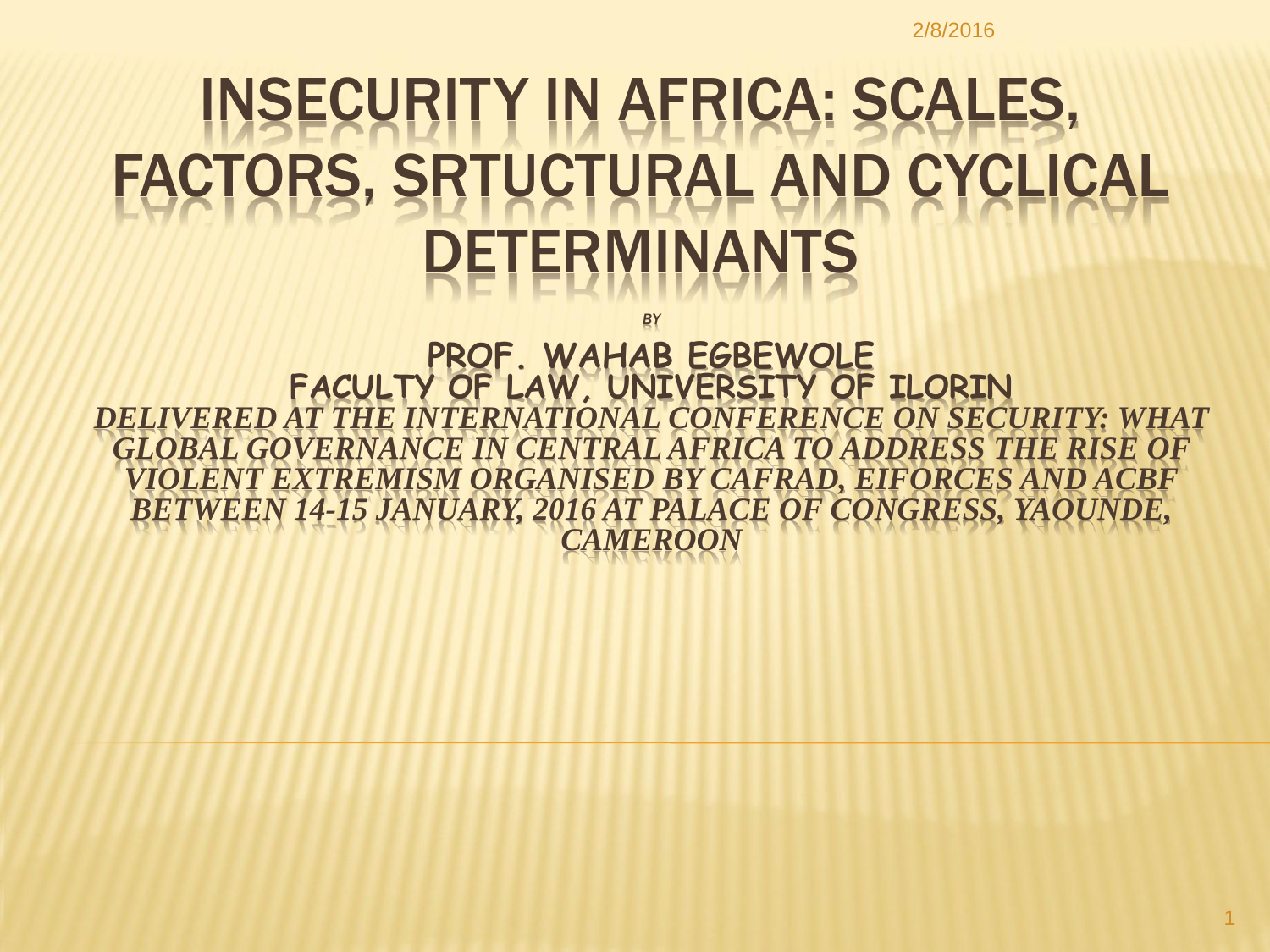2/8/2016

# OUTLINE

- **EXAMPLE INTRODUCTION**
- CONCEPT OF INSECURITY
- EVOLUTION OF INSECURITY IN AFRICA
- SCALES OF INSECURITY
- **◈ FACTORS OF INSECURITY**
- STRUCTURAL & CYCLICAL DETERMINANTS
- WAY FORWARD
- **CONCLUSION**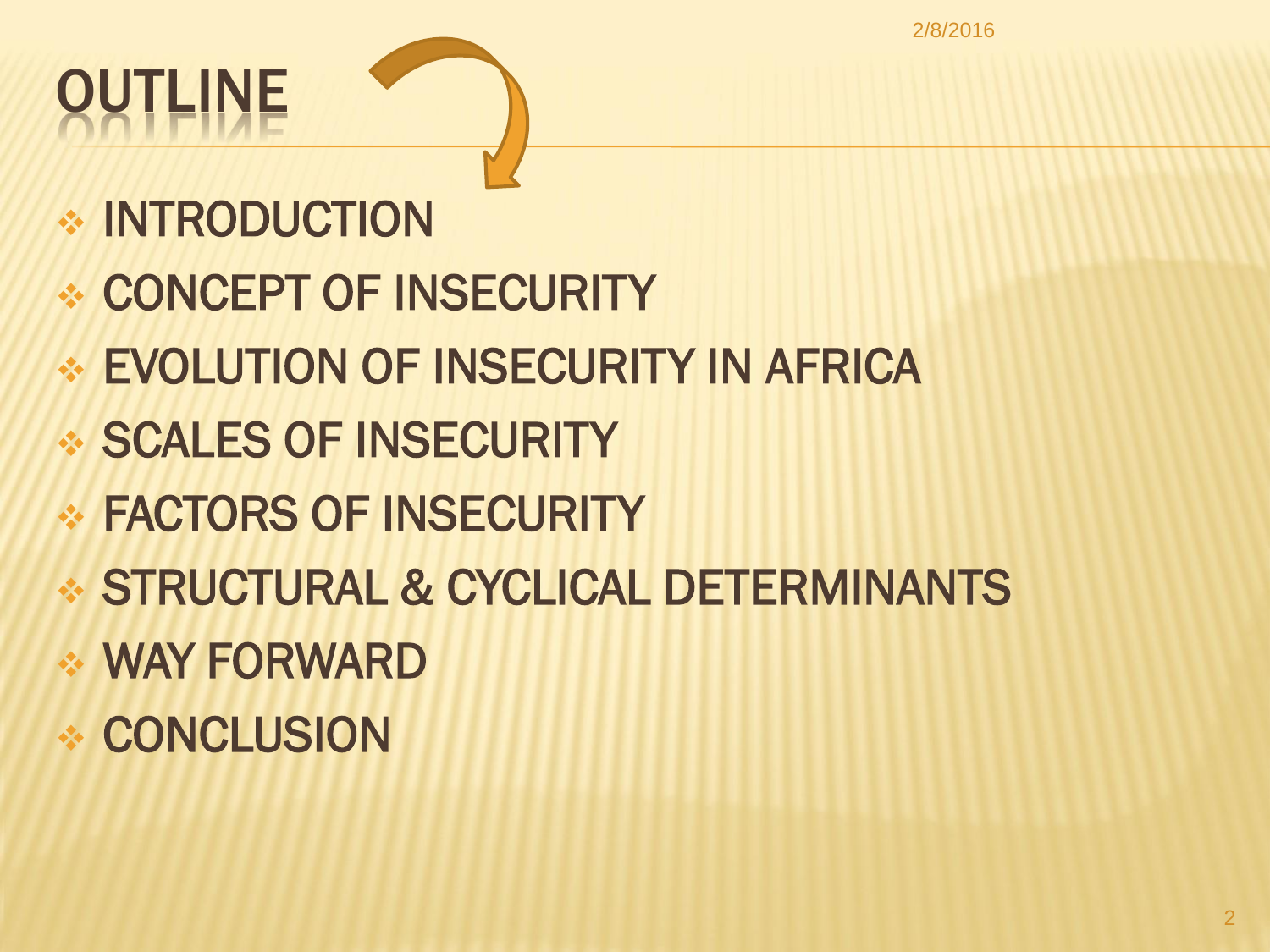2/8/2016



#### WHY THIS INITIATIVE?

- WHY THIS TOPIC?
- GLOBAL EFFORTS AT EXTERMINATING INSECURITY
- NEED TO CONSOLIDATE ON PAST GAINS AND MOVE FORWARD
- LAW AS THE CONVEYOR BELT TO ACHIEVE **SECURITY**
- STRATEGY AND TECHNOLOGY AS IMPERATIVES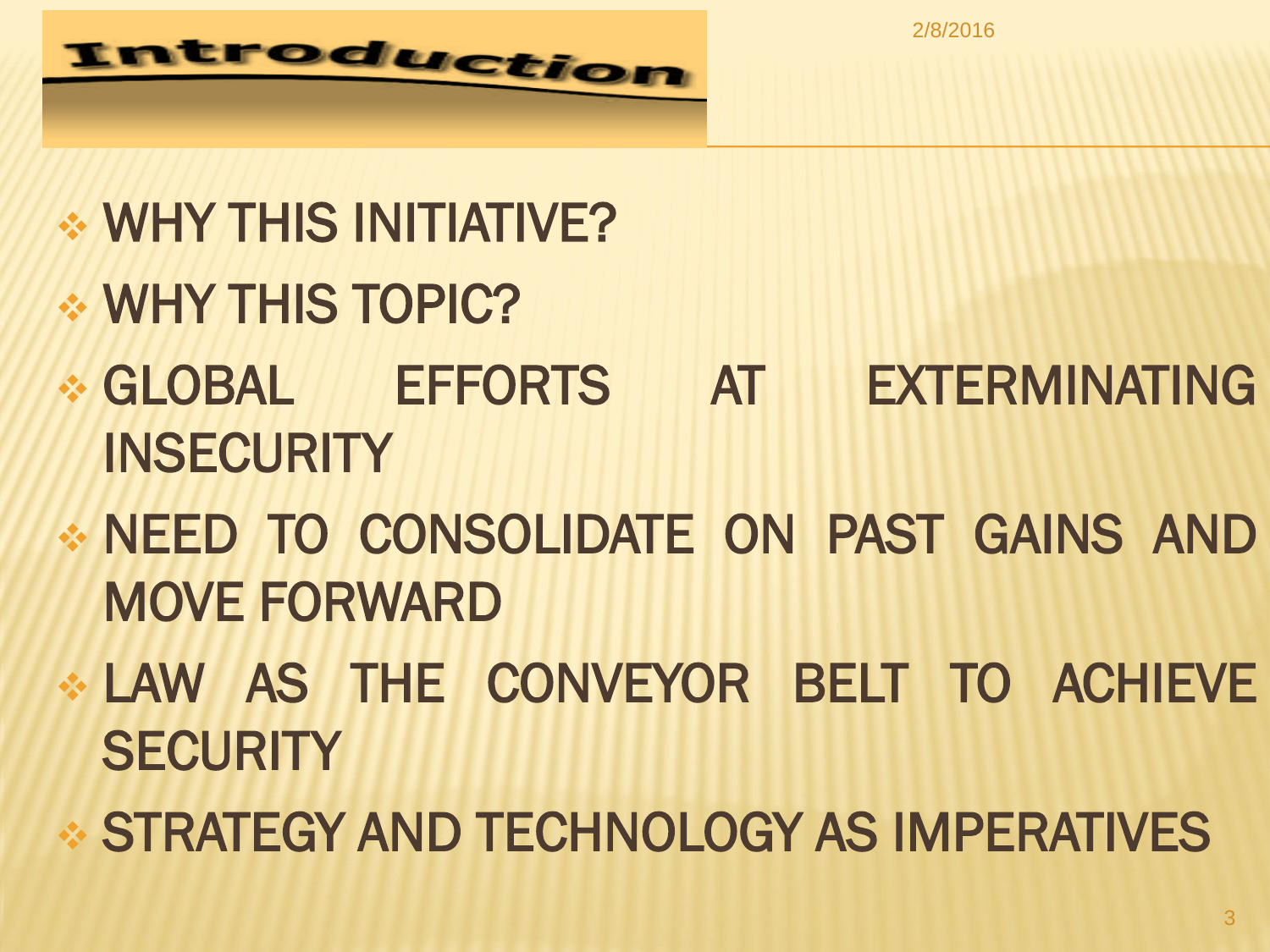#### CONCEPT OF SECURITY AND INSECURITY

- Security as a concept denotes internal and external safety, protection of lives and property of citizenry in a defined geographical expression, upholding law and order in a society, enabling environment for pursuit of economic activities resulting into gains and ultimate prosperity
- Security or the corollary insecurity may be articulated from the perspective of human and global development matrix
- Preservation of core values
- Insecurity, extremism and terrorism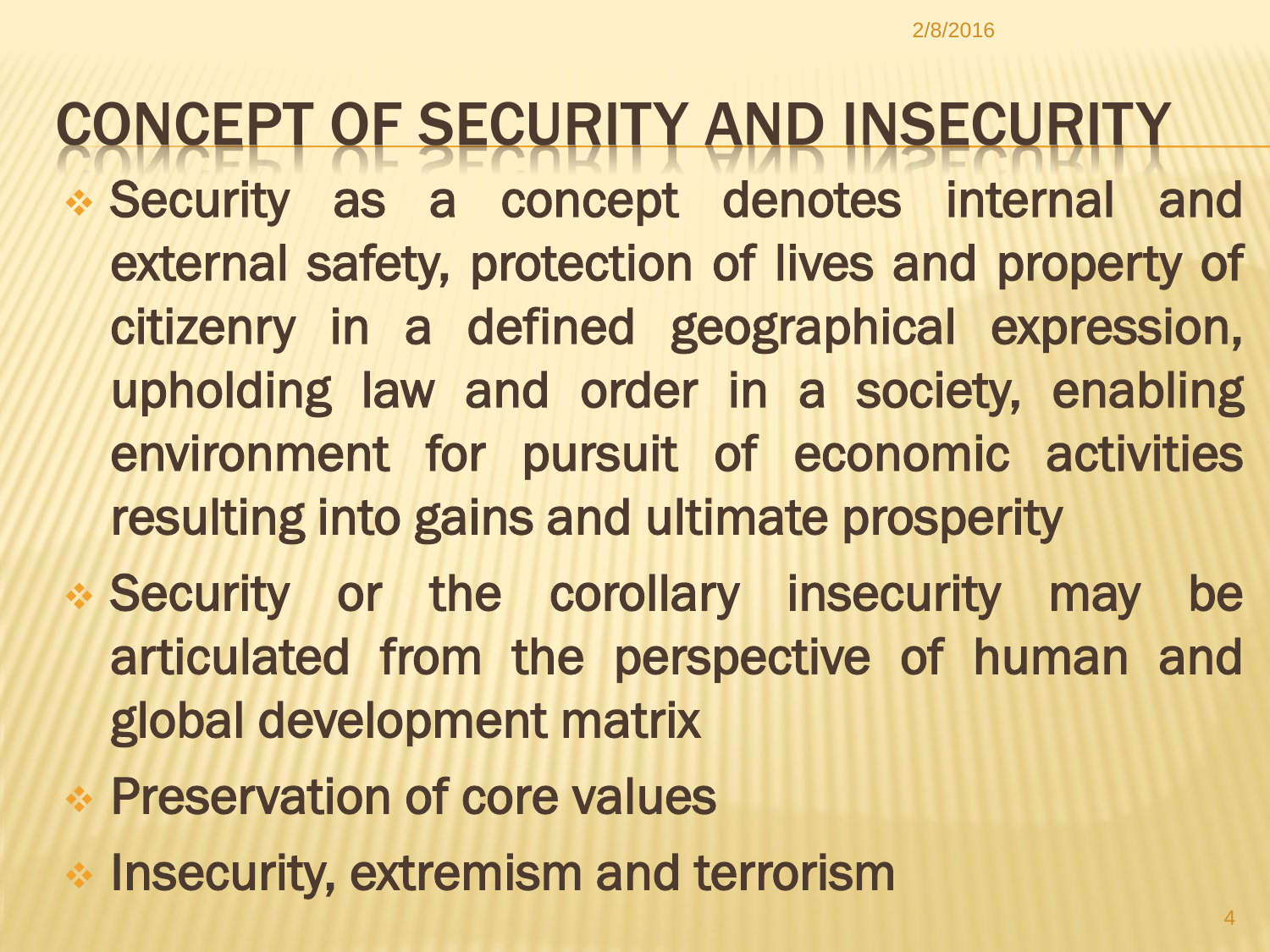#### CONCEPT (CONTD)

- Survival and conditions of human existence
- Francis, D.J. perceives it as "feeling safe from harm and danger, defence, production and preservation of core values.. "
	- Egbewole security is living without any fear of foreign conquest. Paper delivered at Ouagadougou in 2013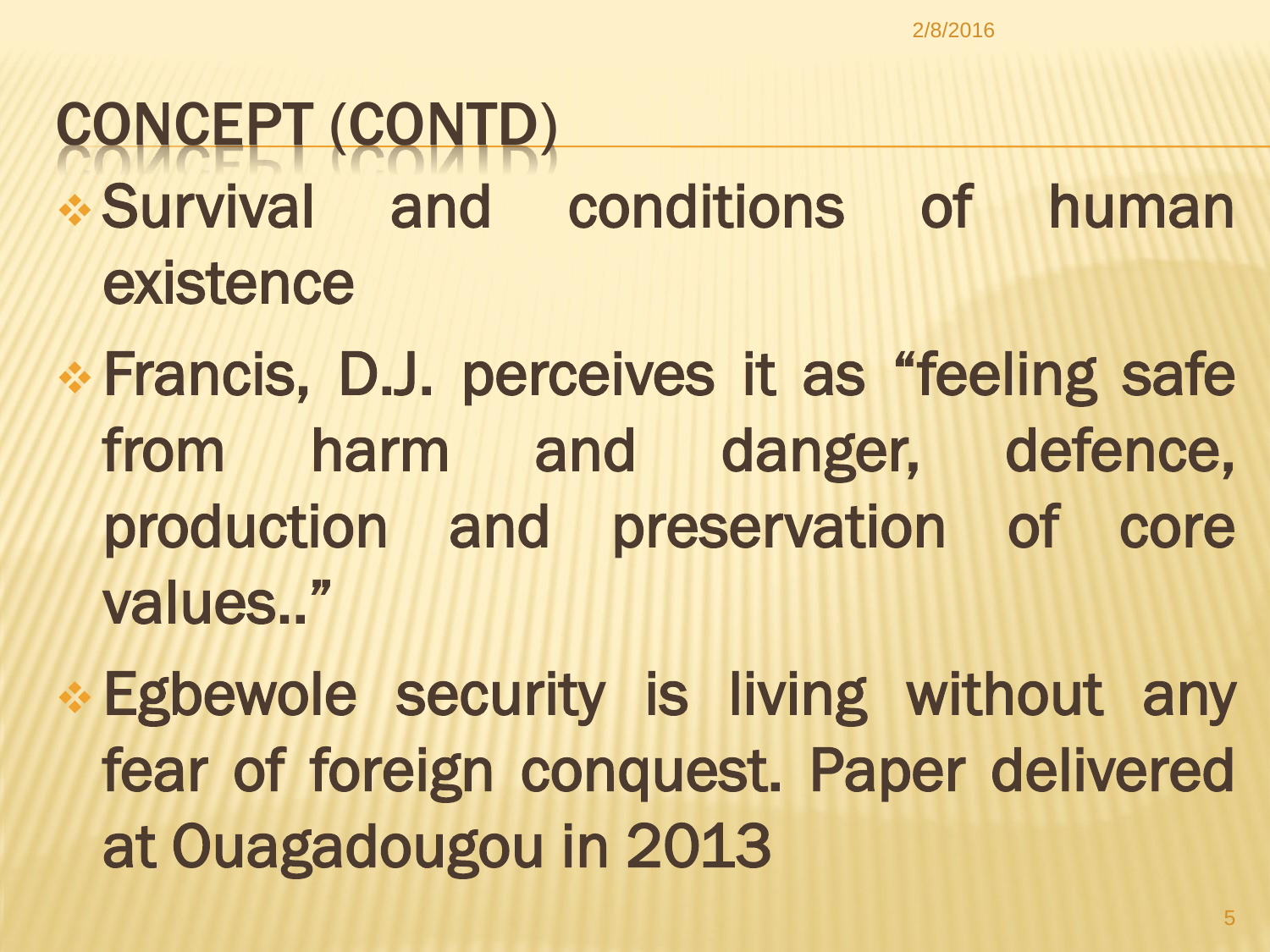#### OLUTION OF INSECURITY IN AFRICA

- Pre 1995 scenario
- Insurgency and terrorism since 1995- Between 1995 and 2001 only 8% of terrorism committed on African soil
- Africa now appear to be the hotbed of terrorism in the world and witnessed and still witnessing various acts of extremism in Egypt, Algeria, Nigeria, Mali, Kenya, Senegal, Sierria Leone, Sudan, Somalia to mention a few
- Mombasa bombings of 2002 represented a watershed.
- US Embassy bombing in the Horn of Africa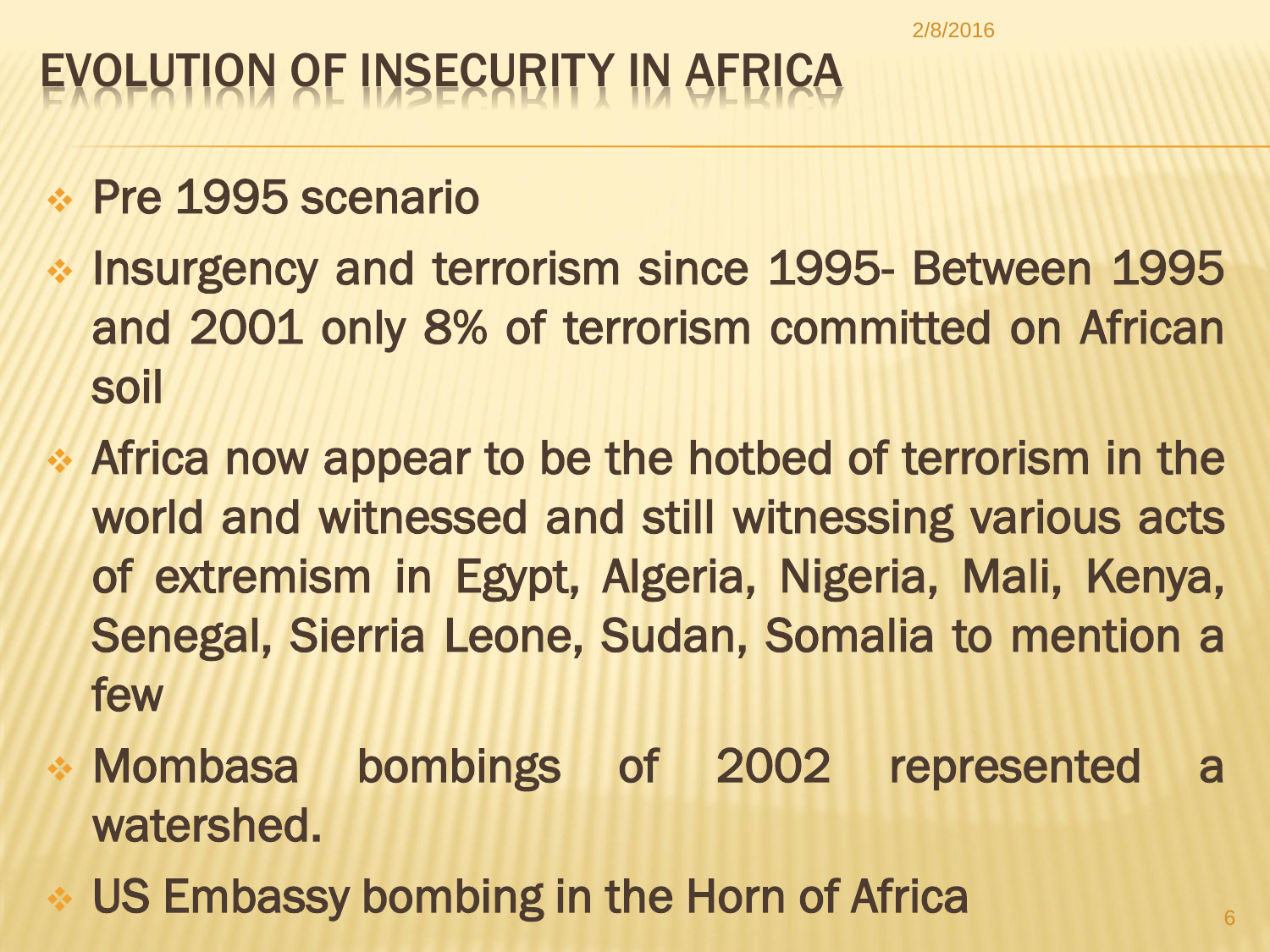# LESSONS FROM PREVIOUS ACTIVITIES

- Critical Thinking lost on past activities
- Non involvement or little deployment of technology
- Emotional and sentimental reactions
- Engagement strategy totally neglected
- Youthful redundancy- mass unemployment: idle hand theory

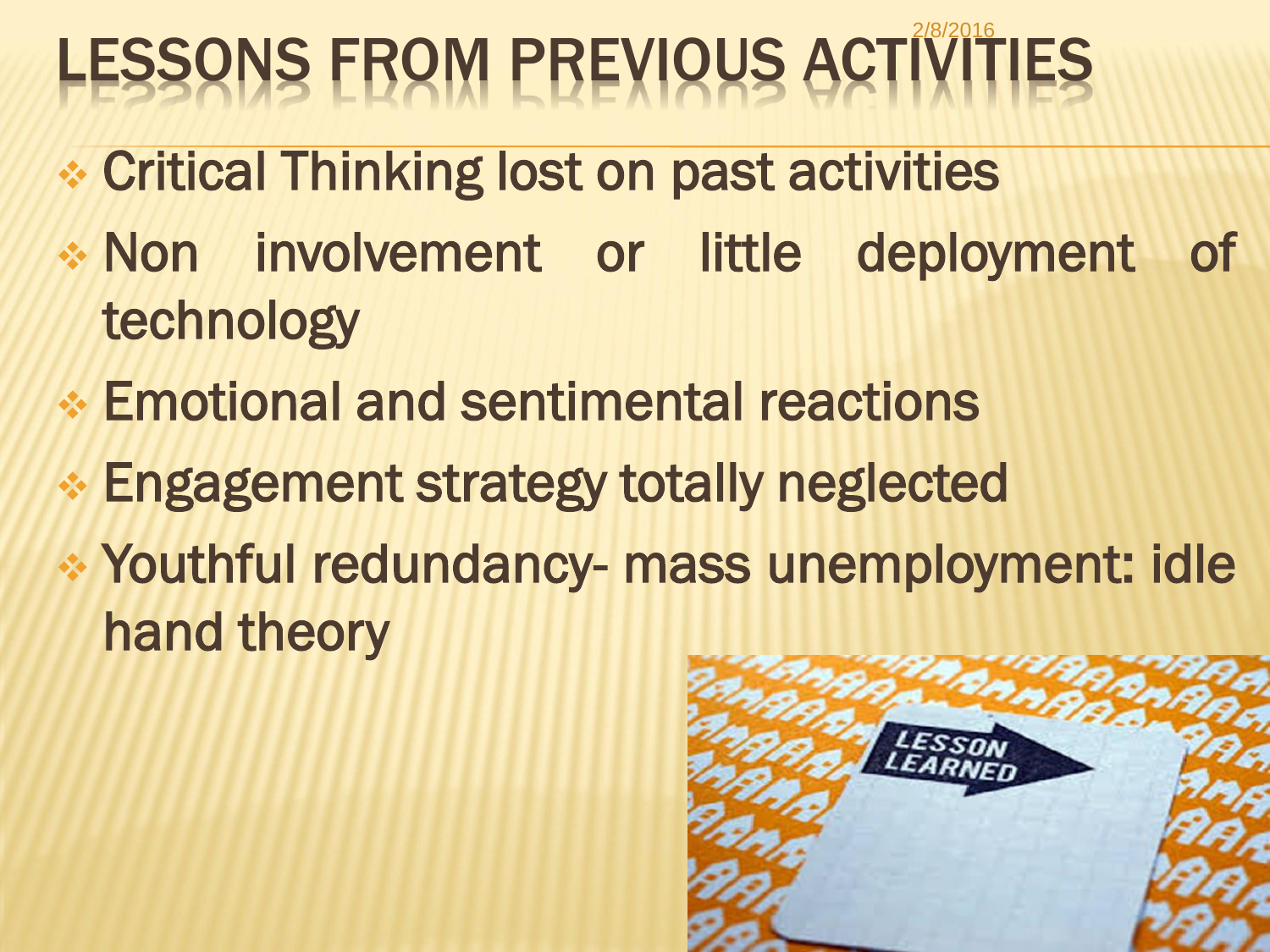## SCALES OF THE INSECURITY

- What scale is insecurity in the world?
- What is the share of the scale Africa?
- What effort(s) are we making in reducing the scale?
- Who are those involved?
- Why do we need the reduction?
- Rather discuss extermination?
- Concerted efforts needed?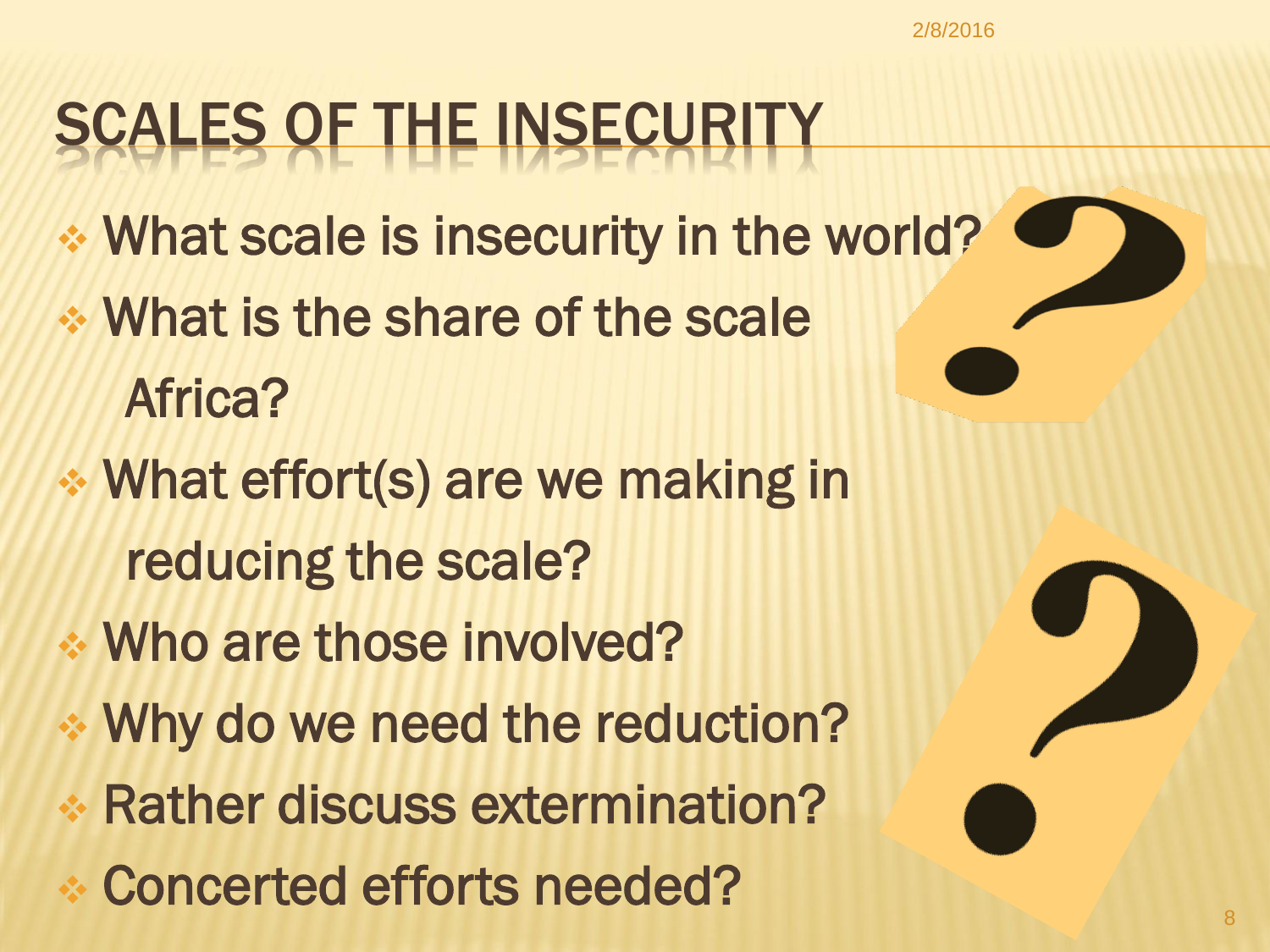## FACTORS OF INSECURITY

- Socio-political firmaments- sit tight syndrome, high handedness, expansion of political space leading to unregulated liberty.
- Poor socio-economic conditions leading to cyclical poverty, economic subjugation, extermination of the middle class.
- Corruption culminating in infrastructural decay, creating a class of noveau rich at the expense of the hard working middle class
- Personification of government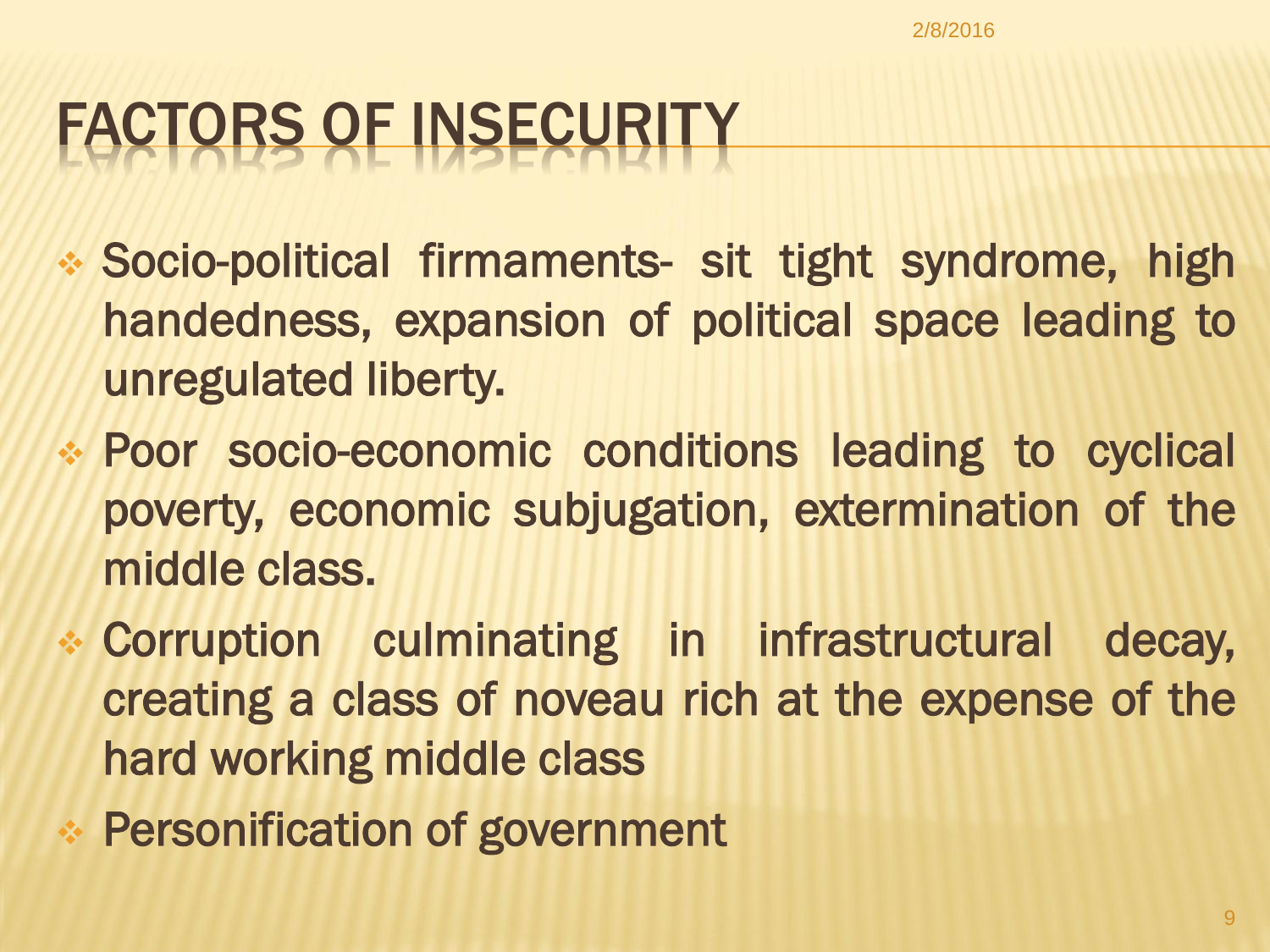# FACTORS (CONTD)

- Failure of technology
- 4 prong dimensional theory of structural, facilitator, motivational and triggering causes
- Structural from imbalances either ethnic, demography or class
- Facilitator including social media revolution, technological advancement etc
- Motivational- mass movement through appeal
- Immediate cause phenomenon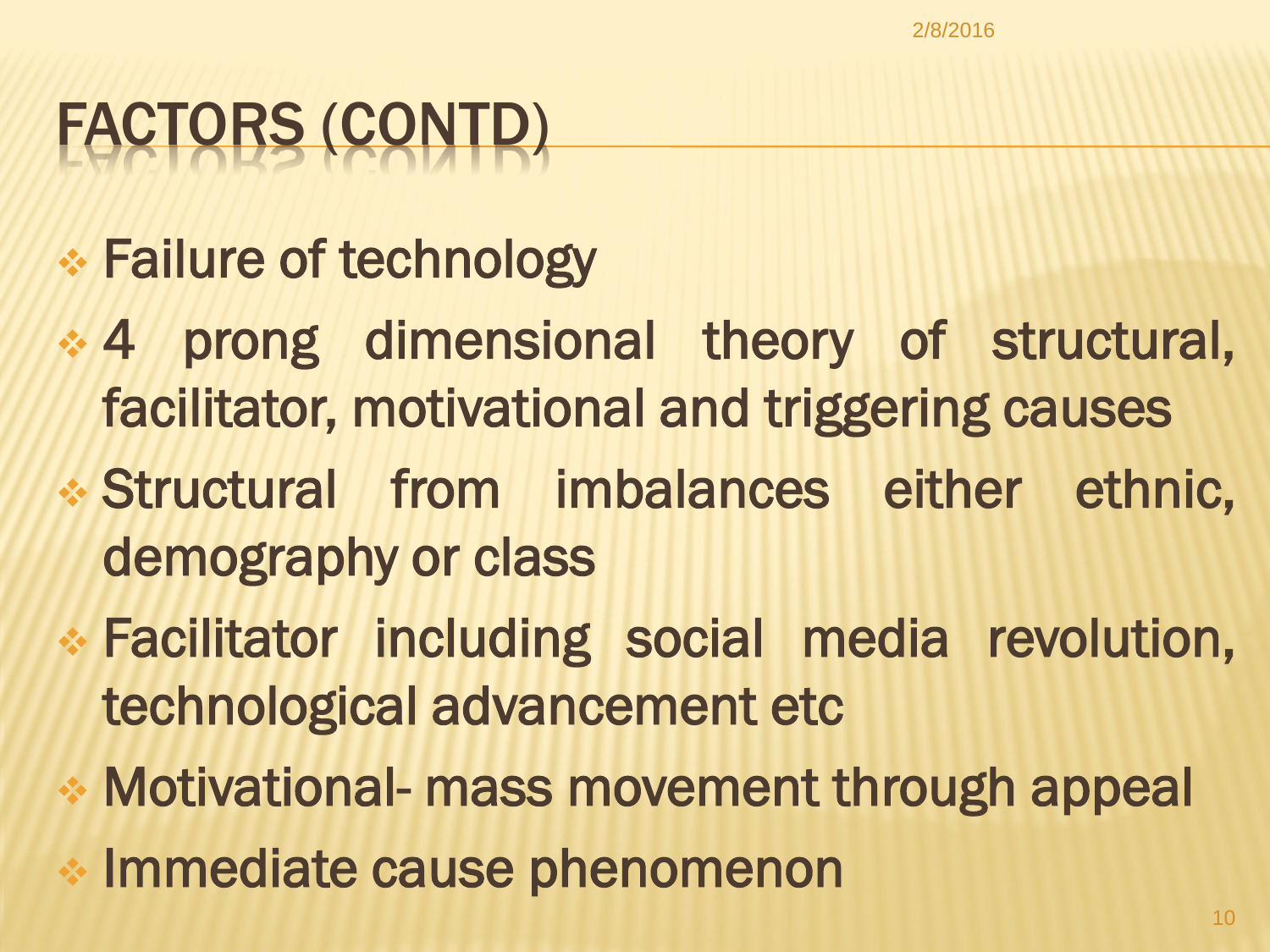#### STRUCTURAL AND CYCLICAL

- Structuralism as a concept denotes understanding the human culture in terms of relationship to the environment
- Structure of extremism, insecurity and fundamentalism better understood from the denial and pristine piety regimes
- Are there local variations or cultural imperativeness for extremism in Africa?
- Do we need laws apart from what we presently have?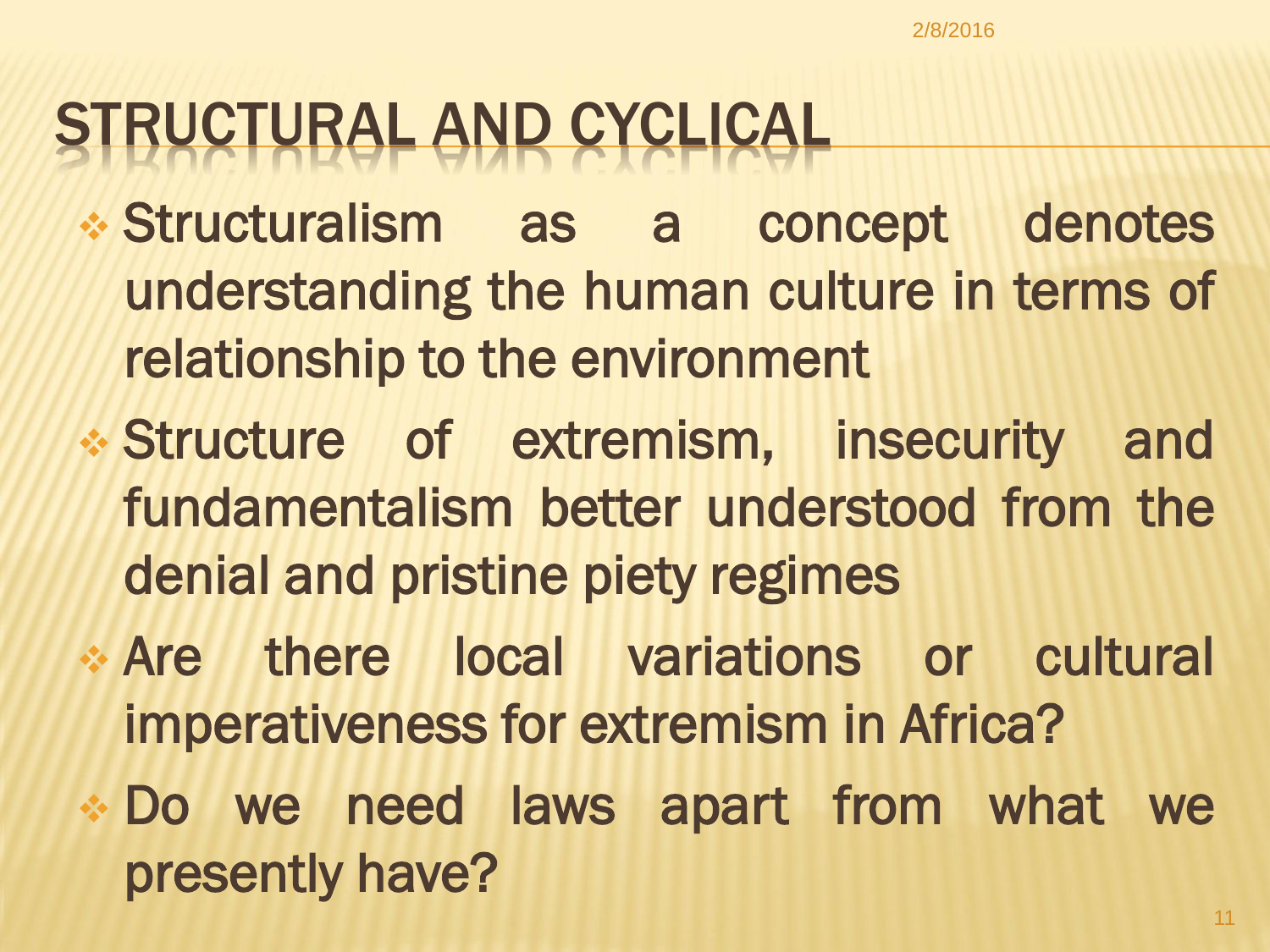#### STRUCTURAL AND CYCLICAL (CONTD)

- Do we need a regional initiative?
- Why the cyclical continuum of extremism?
- Why are where we are inspite of our efforts
- Pointing at global conspiracy- living in denial?
- Structuralism introspection as escape route: Need to carefully make observations under controlled conditions to decipher the problem and using "anatomy of the mind" to navigate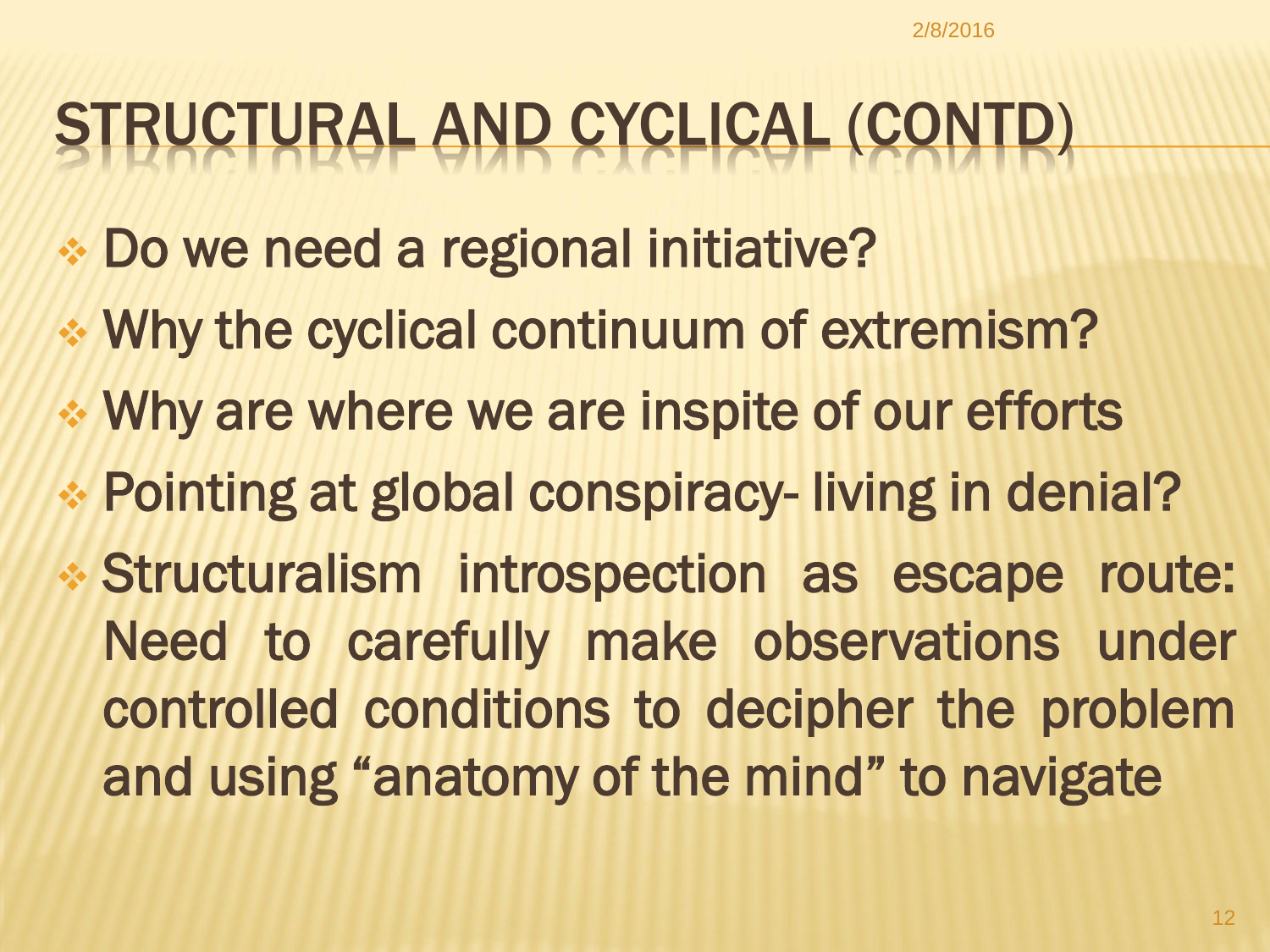## **/ FORWARD**

- **Good governance**
- Technology as a vehicle of development
- Critical thinking on revamping the African economy- need to move from consumption to production
- Massive job creation
- Religious extremism to be discouraged by providing viable alternative platforms

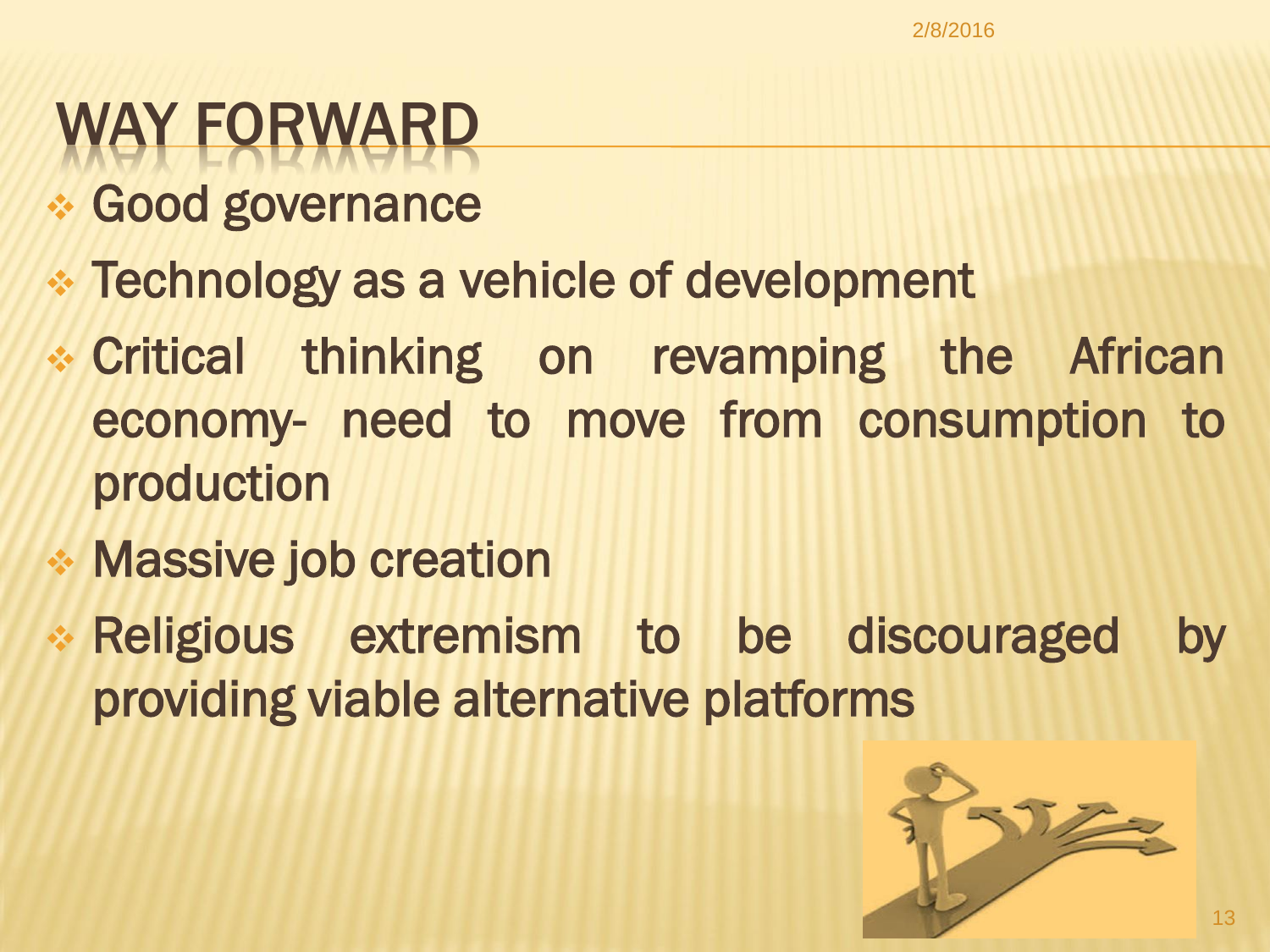# WAY FORWARD (CONTD)

- Involving all critical stakeholders in the process
- Effective utilization of law as instrument of socio, economic and political development

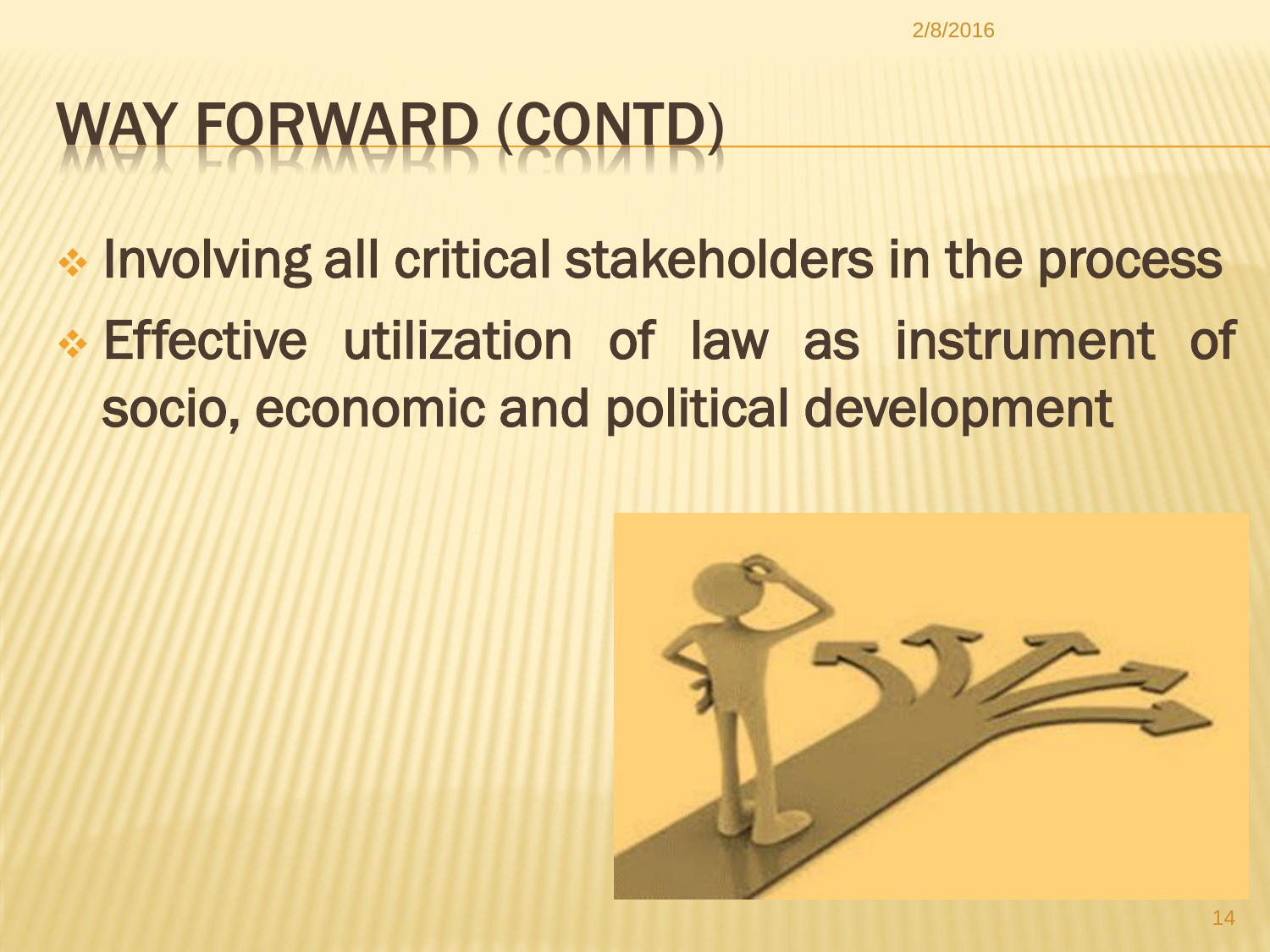# **CONCLUSION**

- Africa must move from the primitive and anachronistic regime to a developmental platform by providing equal opportunities for all
- Ensure guaranteed future for all citizenry
- Further expansion of political space with responsible libertarianism